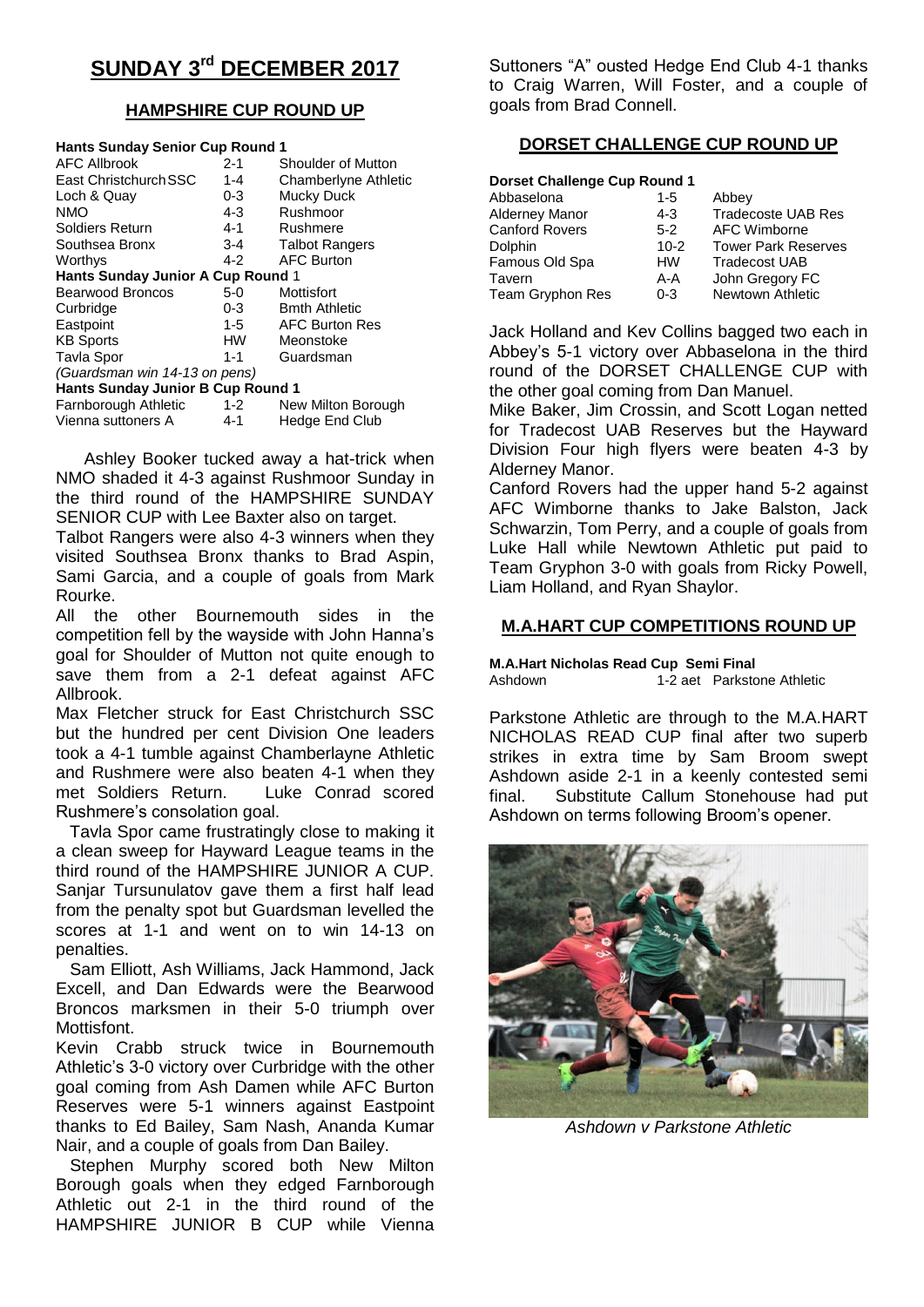

*Sam Broom scores Parkstones win in extra time*

### **HAYWARD SUNDAY LEAGUE ROUND UP**

#### **Division Two**

| <b>Bmth Spts Mercury</b> | $0 - 4$ | <b>Bmth Electric</b> |
|--------------------------|---------|----------------------|
| Magpies                  | $5 - 5$ | JP Morgan            |
| NMO Res                  | $1 - 5$ | Parley               |

Luke McNair struck twice when second placed Bournemouth Electric overpowered Bournemouth Sports Mercury 4-0 in DIVISION TWO with Charlie Tompkins and Robert Stephen adding one each.

James Jose netted for NMO Reserves but they crashed to a fifth successive defeat when Parley Sports ran out 5-1 winners thanks to Simon Adair, Laurence Russell, Ryan Barker, and an Andy Birch brace.

Martino Fincato notched a hat-trick for tailenders Magpies and Jimmy Carter added two more but they had to settle for a point in the basement battle when Simon Walsh (2), Kelly Barth, Mike Wilgoss, and Ryan Roberts earned fellow strugglers JP Morgan a 5-5 draw.

| POS | <b>DIVISION TWO</b>         |       | Р  | w               | D        |   | GD                   | PTS |
|-----|-----------------------------|-------|----|-----------------|----------|---|----------------------|-----|
| 1   | Loch and Quay               |       | 8  | 8               | 0        | 0 | 34                   | 24  |
| 2   | <b>Bournemouth Electric</b> |       | 8  | 6               | 1        | 1 | 14                   | 19  |
| 3   | Rushmere                    |       | 7  | 5               | $\Omega$ | 2 | 6                    | 15  |
| 4   | <b>AFC Stourvale</b>        |       | 9  | 4               | 1        | 4 | $-2$                 | 13  |
| 5   | <b>Parley Sports</b>        |       | 8  | 3               | 3        | 2 | 4                    | 12  |
| 6   | <b>AFC Wimborne</b>         |       | 9  | 3               | 1        | 5 | -6                   | 10  |
| 7   | N M O Reserves              |       | 11 | 3               | 1        | 7 | $-11$                | 10  |
| 8   | <b>Bournemouth Sports</b>   |       | 10 | 3               | 0        | 7 | -6                   | 9   |
| 9   | JPMorgan                    |       | 7  | 2               | 1        | 4 | -3                   | 7   |
| 10  | Magpies                     |       | 9  | 1               | 2        | 6 | $-30$                | 5   |
|     | <b>Division Three</b>       |       |    |                 |          |   |                      |     |
|     | <b>AFC Fiveways</b>         | $8-2$ |    | Ferndown Forest |          |   |                      |     |
|     | Richmopnd Park Rangers 2-2  |       |    | West Howe       |          |   |                      |     |
|     | Poole Wanderers             | 0-12  |    |                 |          |   | Vienna Suttoners Res |     |

Poole Wanderers hold top spot in DIVISION THREE despite taking a heavy 12-0 tumble against Vienna Suttoners Reserves. Rob Scadding and Luke Scoble both bagged hat-tricks for Vienna and Will Stone let rip with a four goal blast with Freddie Gay and Paul Redshaw adding one each.

Second placed West Howe netted through Jordan Whittle and Ellis George but Richmond Park Rangers held them to a 2-2 draw courtesy of a couple of goals from Ryan Finch.

San Fudge let fly with a four goal blast when AFC Fiveways poleaxed Ferndown Forest 8-2 with the other goals coming from James Bolt (2), Ali Paton, and Ian Marshall.

| <b>POS</b>                                    | <b>DIVISION THREE</b>        | Р  | W |   |   | GD    | PTS |
|-----------------------------------------------|------------------------------|----|---|---|---|-------|-----|
| 1                                             | Poole Wanderers              | 11 | 7 | 0 | 4 | -3    | 21  |
| 2                                             | West Howe                    | 8  | 5 | 3 | 0 | 12    | 18  |
| 3                                             | <b>Vienna Suttoners Res</b>  | 8  | 5 | 1 | 2 | 15    | 16  |
| 4                                             | Tavla Spor                   | 6  | 4 | 2 | 0 | 25    | 14  |
| 5                                             | <b>AFC Fiveways</b>          | 8  | 4 | 2 | 2 | 17    | 14  |
| 6                                             | <b>Richmond Park Rangers</b> | 9  | 3 | 2 | 4 | -9    | 11  |
| 7                                             | <b>Bournemouth Athletic</b>  | 6  | 3 | 0 | 3 | -5    | 9   |
| 8                                             | <b>AFC Burton Res</b>        | 10 | 2 | 1 | 7 | $-14$ | 7   |
| 9                                             | Tavern                       | 6  | 1 | 2 | 3 | -5    | 5   |
| 10                                            | Ferndown Forest              | 10 | 0 | 1 | 9 | -33   | 1   |
| <b>Division Four</b><br>Morden<br>Portchester |                              |    |   |   |   |       |     |
|                                               | 1-R                          |    |   |   |   |       |     |

| Morden        | 1-8   | Portchester |
|---------------|-------|-------------|
| Poole Borough | 6-1   | Pilot       |
| West Mullen   | $7-3$ | Scott V     |
|               |       |             |

Third placed Pilot suffered a shock 6-1 defeat in DIVISION FOUR when Poole Borough upended them with goals from Mike Collins (2), Tony Callaghan (2), Ronnie Webb, and Connor Whitlock.

Luke Bealey plundered four and Joel Bevan grabbed a hat-trick in Portchester's 8-1 hammering of Morden with Lukas Brown also on target.

Dean McGhee's hat-trick for Scott V was to no avail when West Mullen emerged 7-3 winners courtesy of Brad Gale's treble and further goals from Jamie Robinson (2), Chris Baldry, and Matt Warden.

| <b>POS</b> | <b>DIVISION FOUR</b>    |         | Ρ  | W         | D |   | GD    | <b>PTS</b> |
|------------|-------------------------|---------|----|-----------|---|---|-------|------------|
| 1          | Tradecost UAB Res       |         | 9  | 6         | 2 | 1 | 29    | $17*$      |
| 2          | <b>KB Sports</b>        |         | 8  | 5         | 0 | 3 | -3    | 15         |
| 3          | Pilot FC                |         | 8  | 4         | 2 | 2 | 16    | 14         |
| 4          | Portchester             |         | 7  | 4         | 1 | 2 | 8     | 13         |
| 5          | <b>Alderney Manor</b>   |         | 7  | 4         | 1 | 2 | 8     | 13         |
| 6          | West Mullen             |         | 7  | 4         | 0 | 3 | 0     | 12         |
| 7          | Newtown Athletic        |         | 4  | 2         | 1 | 1 | 13    | $10*$      |
| 8          | Poole Borough           |         | 11 | 4         | 1 | 6 | -2    | $10*$      |
| 9          | <b>Bearwood Broncos</b> |         | 6  | 2         | 3 | 1 | 1     | 9          |
| 10         | Scott V                 |         | 8  | 1         | 0 | 7 | -12   | 3          |
| 11         | Morden                  |         | 9  | 0         | 1 | 8 | $-58$ | 1          |
|            | <b>Division Five</b>    |         |    |           |   |   |       |            |
|            | AFC Wimborne Res        | 2-4     |    | Siemens   |   |   |       |            |
|            | Lytchett & URT          | $0 - 2$ |    | Parkstone |   |   |       |            |

Tower Park are a point adrift of DIVISION FIVE leaders Canford Rovers with a game in hand after Lascelles Richardson settled the issue 1-0 against Boscombe Celtic.

Tower Park 1-0 Boscombe Celtic

Tom Walker and Harry Wheeler were the Parkstone marksmen in their 2-0 success against Lytchett & Upton Red Triangle while Dan Jones' hat-trick proved decisive in Siemens' 4-2 win over AFC Wimborne Reserves with the other goal coming from William Johnson.

| <b>POS</b> | <b>DIVISION FIVE</b>  |                                       |  |               | W D L GD PTS |
|------------|-----------------------|---------------------------------------|--|---------------|--------------|
| $1 \quad$  | Canford Rovers        |                                       |  | 8 6 1 1 25 19 |              |
| 2          | Tower Park            |                                       |  | 6 0 1 27      | 18           |
| -3         | <b>Upton Sociedad</b> | $10 \quad 5 \quad 1 \quad 4 \quad -2$ |  |               | -16          |